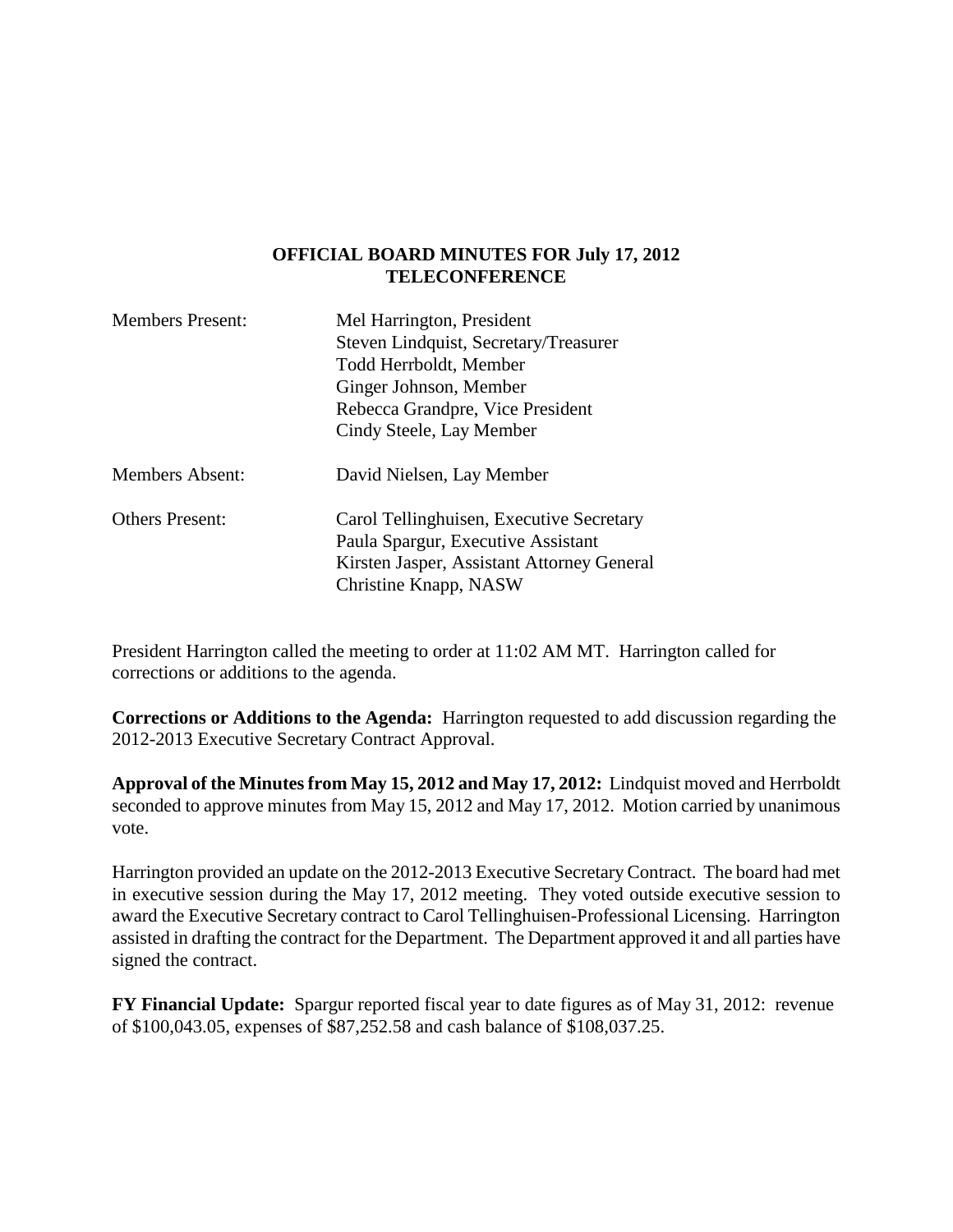Grandpre moved and Johnson seconded to enter executive session at 11:11 AM MT to discuss Complaint/Investigations, CSW-PIP Contract and Applicant Approvals. Motion carried by unanimous vote. Knapp exited the meeting. Lindquist moved and Johnson seconded to exit executive session at 11:59 AM MT. Motion carried by unanimous vote. Knapp joined the meeting.

## **Complaints/Investigations Update:**

**#251-** complaint is pending.

**#252-** complaint is pending.

## **CSW-PIP Contract and Applicant Approvals:**

Birkholz, P.: Lindquist moved and Herrboldt seconded to approve supervision beginning May 22, 2012. Motion carried by roll call vote; Lindquist, yes; Johnson, yes; Grandpre, yes, Herrboldt, yes; Steele, yes; Harrington, yes.

Clark, M.: Lindquist moved and Herrboldt seconded to approve supervision beginning June 18, 2012. Motion carried by roll call vote; Lindquist, yes; Johnson, yes; Grandpre, yes, Herrboldt, yes; Steele, yes; Harrington, yes.

Klinicke, A.: Lindquist moved and Herrboldt seconded to approve supervision beginning March 17, 2012. Motion carried by roll call vote; Lindquist, yes; Johnson, yes; Grandpre, yes, Herrboldt, yes; Steele, yes; Harrington, yes.

Renner, S.: Lindquist moved and Herrboldt seconded to approve supervision beginning June 12, 2012. Motion carried by roll call vote; Lindquist, yes; Johnson, yes; Grandpre, yes, Herrboldt, yes; Steele, yes; Harrington, yes.

Rystrom, H.: Lindquist moved and Herrboldt seconded to approve supervision beginning July 13, 2012. Motion carried by roll call vote; Lindquist, yes; Johnson, yes; Grandpre, yes, Herrboldt, yes; Steele, yes; Harrington, yes.

Olson, J.: Lindquist moved and Herrboldt seconded to approve CSW-PIP licensure pending passing the clinical exam. Motion carried by roll call vote; Lindquist, yes; Johnson, yes; Grandpre, yes, Herrboldt, yes; Steele, yes; Harrington, yes.

Van Ginkel, N.: Johnson moved and Steele seconded to approve CSW-PIP licensure. Motion carried by roll call vote; Lindquist, yes; Johnson, yes; Grandpre, yes, Herrboldt, yes; Steele, yes; Harrington, yes.

Wheeler, S.: Herrboldt moved and Grandpre seconded to approve CSW-PIP licensure. Motion carried by roll call vote; Lindquist, yes; Johnson, yes; Grandpre, yes, Herrboldt, yes; Steele, yes; Harrington, yes.